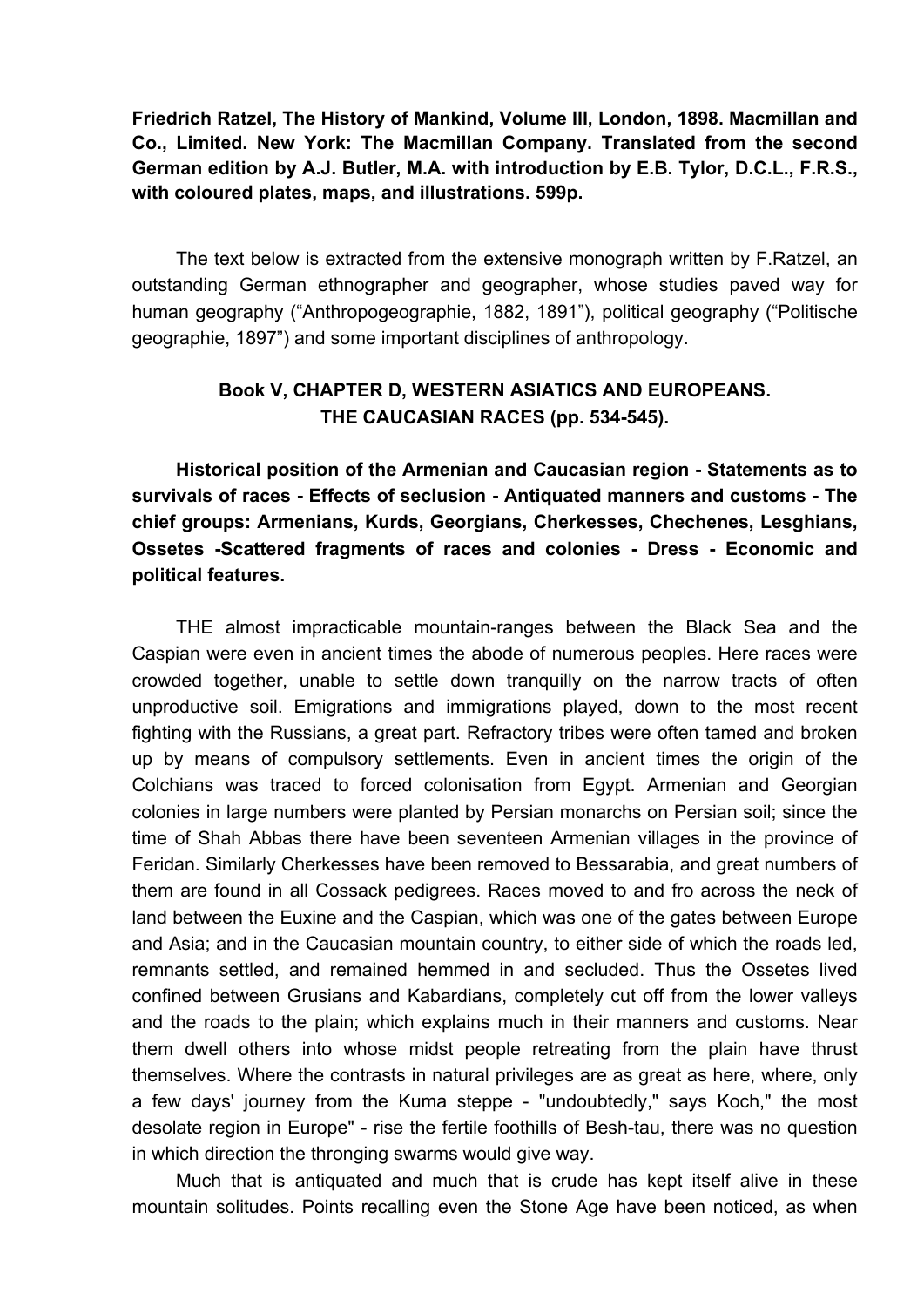the Armenian Kurds weight the yoke of young bulls with a perforated stone of I2 lbs. weight or so, to prevent them from being over-frisky. The ramifying caverns, in which Xenophon found the Carduchi, still serve as winter quarters for the Kurd and Tartar herdsmen, and even some of the Armenian husbandmen. On the inclement Armenian plateau this marmot-like life is explained by the lack of fuel, but not so in the middle valley of the Kur, on the border of fine forests and close by fortified villages, where a bullet-proof stone tower is attached to each house. At Nij Noukha they leave a woman in childbirth to herself; among the Mussulman Georgians in the province of Zakataly, who are called Ingiloizes, the poor woman, when her pains come on, is even driven from the living rooms as "unclean," and has to seek some stable or barn, where she must bring her child into the world without any kind of help. Not for a period varying from five to seven days may she return to her family and go about her household affairs. A Khevsur woman has even to be delivered without help in a hut outside the village; and formerly she had to stay there a month, while the father abstained from all festivities for seven weeks. In the Caucasus it is not unusual for children to be suckled till their third year. The servile position of the married woman can hardly anywhere be more pronounced than among Ossetes, Lesghians, and Khevsurs. In winter she has to fetch faggots from the extreme limit of trees down into the mountain-valley, and she does all the labour except ploughing and hay-cutting. It is sometimes said that the men have been so long used to a warlike life as to have lost the habit of work; but the low position of the woman is too universal to have grown up so casually. The Khevsurs still like to give their children names that sound like echoes of their pagan past, as Wolf, Lion, Panther, Bear, for boys; Little Sun, Sun-girl, Rose, for girls. All petting of children in public is scouted. Betrothals are made in the cradle, and purchase of wives is universal. A show of wife-capture precedes the conclusion of the marriage proper. Monogamy appears to have prevailed originally; then concubines were allowed, their children remaining in the house as semi-slaves. The family community of the Caucasian Iberians was noticed by the Romans. Among the Georgians such a community often embraces a hundred members in one homestead. The sacredness of hospitality cannot be exceeded anywhere. When the Cherkess has adopted any one as his guest, that person's life and safety are guaranteed. If danger threatens him, the wife of his host will give him milk from her own breast, whereby he is recognized as a lawful son, and it becomes the duty of his new brothers to defend him against his foes at the risk of their own lives, and to avenge him if slain. The guest only loses his rights if, visiting the same village, he puts up with some other - conduct which turns his first host into his bitterest foe. Blood-vengeance is universal for such crimes as cannot be redeemed with cattle. In Suanetia a church is an inviolable asylum for the criminal. The Khevsurs take dying persons out of doors that they may give up the ghost there. Formerly corpses were arranged in a sitting posture on the stone benches of the dead-house, armed, and with their pipes at hand; but they are now laid in stone graves. The Ossete, funeral feast is repeated every Saturday for a year, and is attended by sports and pugilistic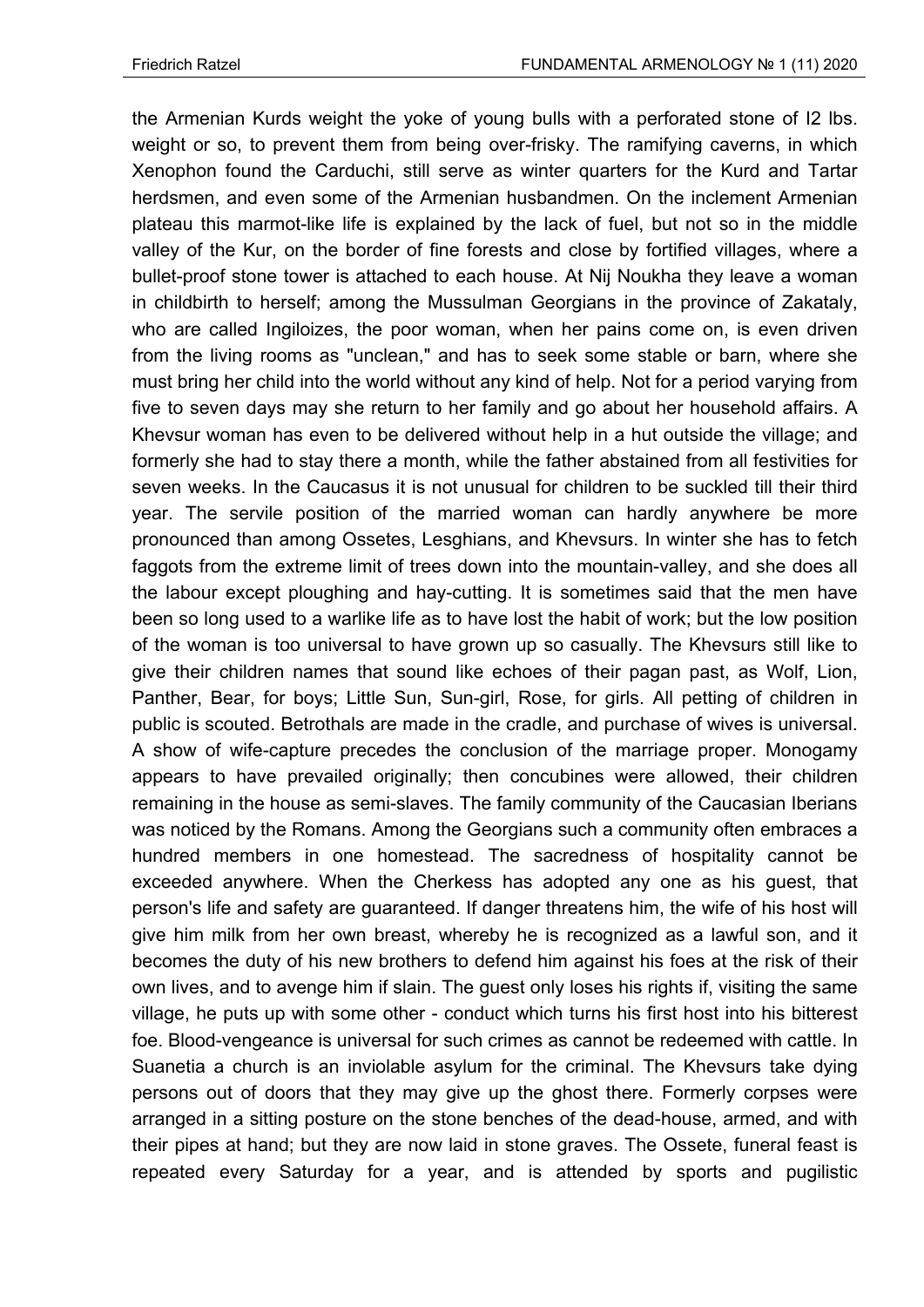competitions; and the same among the Khevsurs. Not in language only is the Caucasus a region of ethnographic relics and debris.

All Caucasians are perhaps not hybrids in the sense of the Suanetians, who go back to fugitives of Georgian stock, or the Khevsurs, "a mixed race," says Professor Radde, "which has in the course of centuries formed itself in the recesses of the high mountains out of the populations round about"; but in a region of transit and crowding, in a land of refuge, there can be no question of pure races. In the pre-Russian time numerous crossings took place in the Abkhasian lowlands between fugitives from Turkey -Turks, Arabs, even negroes - and native women. The lower strata of Cherkesses are much blended with their Tartar subjects. Koch has already described the Natokhvagas of the North Kuban. In this constant renewal of blood he has seen the primary cause of those physical advantages for which Massudi sang a hymn of praise to the Circassian women, and which induced Blumenbach to make the Caucasian the type of the white races. Before their subjection the Kabardians were pointed out as having among the North Caucasians maintained themselves in greatest purity, and also as the oldest branch. With them, as among the better class of Cherkesses, great stress was laid upon purity of blood, perhaps not without an afterthought as to the market value of well-bred female slaves.

The Armenians in appearance remind us strongly of Jews; fairer in skin than the Persians, black-haired - though brown hair is often found, and in young people even fair hair - with noses sharply curved, and inclined like the lips to fleshiness, and a marked tendency to putting on fat. Many Armenians could be described as fairer and fatter Persians. This race, which from its numbers, capacity, and past history seemed specially called to play a great part in the seething struggle of the Eastern Question, long kept so quiet as to cause a doubt whether any strong resolve would ever again be developed from its Jewish pliability. In their political dependence, and in the linguistic isolation which obliges them to learn other tongues, the Armenians have become the link between Turks and Greeks. None of the races of the once vast Turkish empire has ever approached the Turk in a like degree. The Armenians take part, but also profit, in the maintenance of Turkish rule in Asia and Europe.

Far apart from them, on the contrary, are the Kurds, of whom Polak says, that in colour of hair, skin, and eyes, they are so little different to the northern, especially the Teutonic breed, that they might easily be taken for Germans. There is nothing to contradict this racial affinity in the reputation for honour and courage which, in spite of their rapacious tendencies, the Kurds enjoy wherever it has been found possible to compel them to labour or to the trade of arms. In Persia the Shah entrusts the security of his person to Kurdish officers rather than to any others. Their loyalty to their hereditary Wali, which neither Turks nor Persians have been able to shake, is also noted with praise. The Kurd prefers to wander with his herds, and in the winter lives in caves in the earth, like Xenophon's Carduchi. Where Kurds and Armenians come into contact, there arises the opposition between nomad and settled, herdsman and husbandman, oppressor and oppressed. Hence among the gnawing cankers of Turkey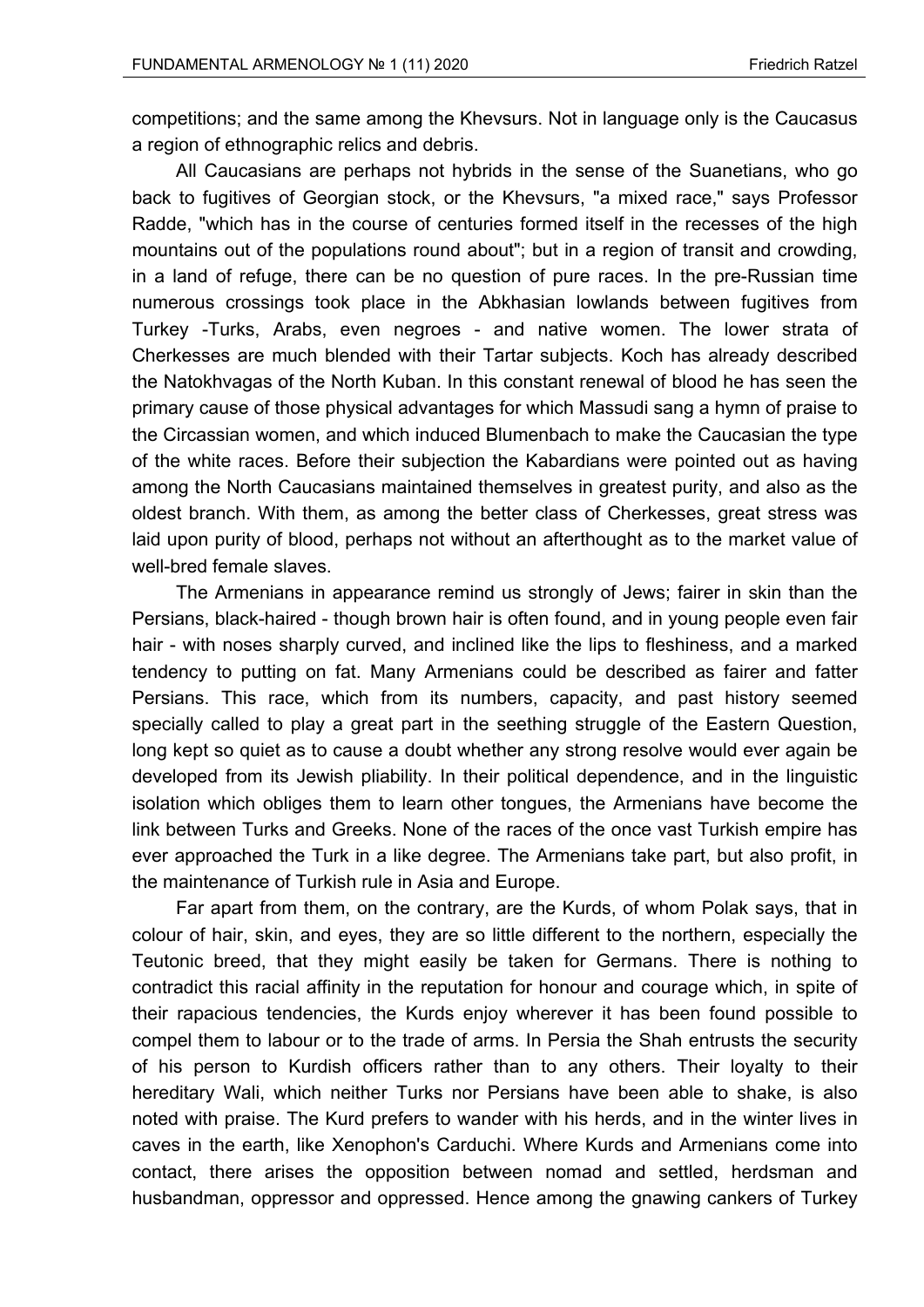in Asia is the claim of the Kurds to a share of the Armenians' property, real and personal - a claim not only set up but acted upon, though the Armenians are tributary subjects of the Porte. The Kurds are a highly-mixed race of a type chiefly Iranian, which has been comp red with the Afghan, but is not homogeneous. The eastern Kurds must have received a larger infusion of Turkish blood than the western. "Husbandmen by necessity, fighters by inclination,'' says Moltke; "The Arab is more of a thief, the Kurd more of a warrior." They are a vigorous, violent race, running wild in tribal feuds and vendettas. Not selling their children, like the Caucasians, they increase rapidly, and have thus extended into Armenian and Persian territory. Their women hold a freer position than those of the Turks and Persians. But the Kurd's greatest friend and fairest ornament is his damascened gun. In Islam they are on the Semitic side, that is, opposed to the Persians, but they have adopted also Nestorian and Jacobite usages.

The Syrians and Mesopotamians have become mixed races, seeing that wherever the plains extend, the Bedouins have pressed in, while in the settled regions the ancient Syrian race, belonging to the Aramaic branch of the Semites, exists now only as a rare survival, having been replaced by Arabs, Turks, Jews, and in recent times even Cherkesses. The basis of the people has, however, remained Semitic. In the towns are also Greeks, Spanish Jews, and those undefinable Levantines of European, half-European, one-tenth European, origin or blend, who prefer to call themselves Catholics. As everywhere in the East, differences of faith go deeper than those of race. The Maronites of the Lebanon, Christians of old standing, annexed only in late times to the Church of Rome, are faced by the Druses with a religion which upon a Mussulman foundation embraces Christian and Zoroastrian elements. After hard fighting with the Maronites, a great part of them has in these last decades migrated to the Hauran. A peculiar position is held by the Ansariebs of Syria. Christians and Mussulmans treat them as outcasts, and will not take their evidence in a court of law. They are said to deform their skulls.

The Georgians, called by the Russians Grusians, are of all the Caucasian races that which most nearly corresponds to the ideal; tall, powerful figures, clear-skinned, brown or black-haired, dark or gray-eyed, of strong physiognomy, owing to the broad low forehead, somewhat strongly prominent nose, and broad face. In many valleys the population is disfigured by goitre and cretinism; and in the higher mountain regions the strain is on the whole better than in the lowlands. Naturally, all the forms are not beautiful. There are Tartar blends of unmistakable stamp, and many a traveller has been as much disappointed in the Caucasian beauties as in the Colchian wine. There are districts with handsome people and less handsome. Artwin is rich in this line, while the surrounding Armenian country and the district of Tiflis are poor. The Georgians, whose historical importance has long been a thing of the past, have by means of their daughters exercised continuously an ennobling effect on the breed of the neighbouring peoples. Georgian women are numerous and influential in all the harems of the East; their blood flows in the veins of Turkish, Egyptian, Persian, and Tartar grandees, and in more recent times they have frequently married Russians. The Georgian character has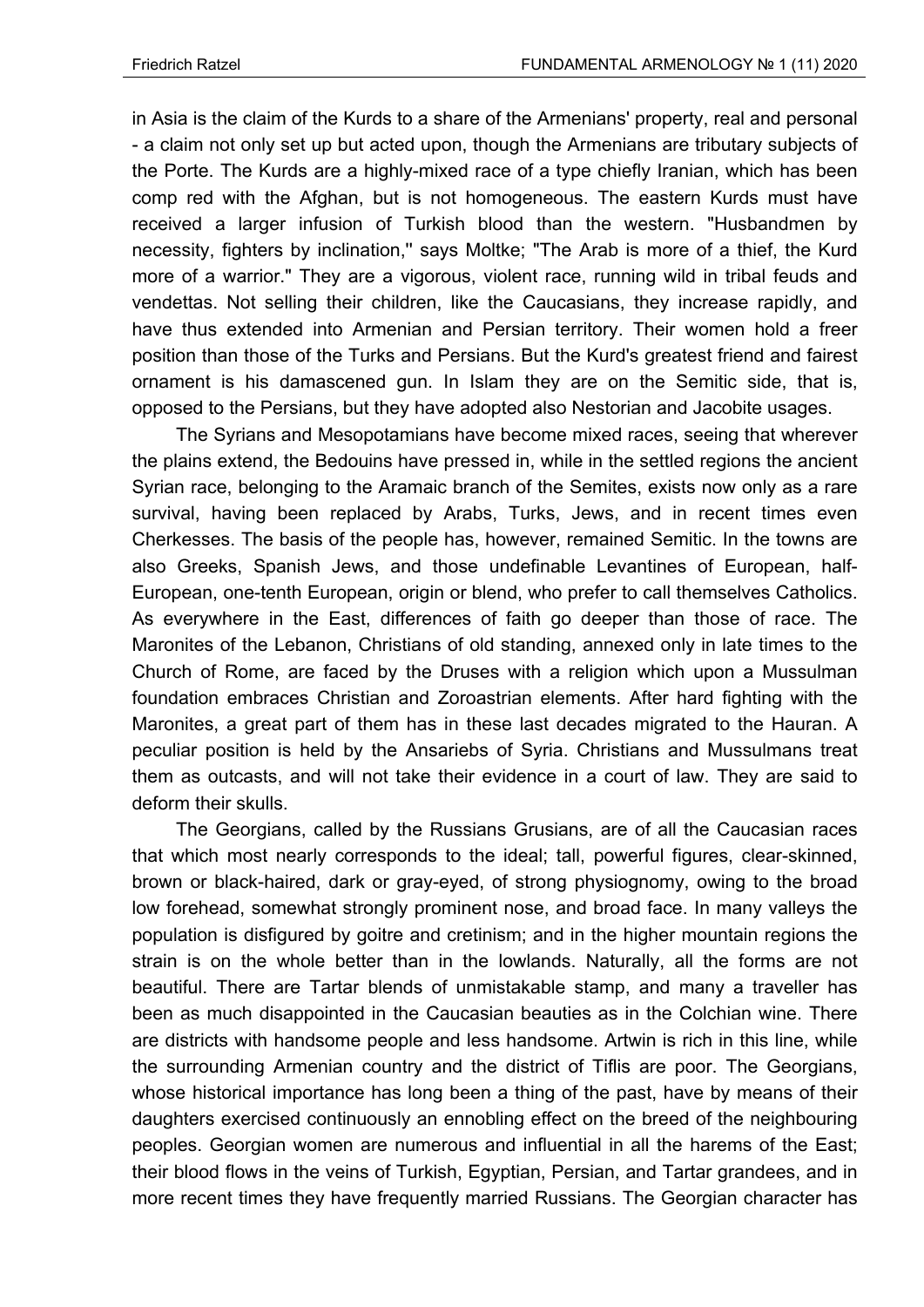an indolent and sensual vein, which has tended more and more to repress them, and that not in presence of Europeans only. The Armenians, especially, have found the way to attract to themselves the once large possessions of the Georgians, and in Tiflis, the old capital of Georgia, it is not the Georgians but the Armenians - who make up 40 per cent of the population - that set the tone to-day.

Beside the Mingrelians, the Lazes, who inhabit the ancient Colchis, and the Swans or Suanetians who live north of the Mingrelians, between them and the Abkhasians, in the most secluded of the larger Caucasian valleys, are more closely akin to the Georgians in language. The 12,000 "free Swans," independent till a generation ago, who live about the sources of the Ingur on the south side of the great chain, are among the most vigorous races of the Caucasus, dwelling exclusively in villages of castellated houses with tall towers for defence. Imeritians seem to have immigrated from the southeast, Mingrelians from the west; but to both the Suanetian language, developed in the seclusion of the mountains, has become almost unintelligible. In spite of vendetta and frequent village feuds, they are an industrious race of men, making an active use of the four months of growth which the climate of their high valley allows. Near akin to them in origin are the Tushins, Pshavs, and Khevsurs, settled further east along the great range; similarly small mixed races, started, no doubt mainly by fugitive Georgians, who live to the east of Tiflis in the basin of the Yora, in the middle and upper mountain regions. Poor, vigorous, simple, quite old-fashioned in manners and usages, they represent a highly original national existence. Their religion is an indication of their fortunes. Like that of the Suanetians and Ossetes, it is a very motley Christianity, worn very threadbare, in which, spite of the mutilated Church prayers recited by the ''decanos," Islam has crossed its notions in great variety with those of Christianity; while in addition to these, nature-worship goes on at sacrificial altars and in sacred groves. Among the Suanetians, Queen Thamara is the great saint. Her churches are little chapels, inconspicuous among the gigantic towered houses.

We do not find among the Northern Caucasians that affinity of language, or that yet more intimate affinity of customs, which we do among those south of the range. They fall into several linguistic groups, and have undergone more modifications from the surrounding races. At least three groups may be distinguished. We have first the Cherkesses in the western half of the Caucasus district, and beyond from the frontier of Mingrelia nearly to the Straits of Yenikale. Physically, these people come nearest to the Georgians, with whose daughters the famed "Circassian" girls vie for the prize of beauty. Among their individual tribes differences are noted, which come to this, that certain groups like the Abkhasians, to whom is ascribed a strong mixture of Georgian blood, are browner of skin, blacker-haired and leaner, while the Kuban Cherkesses who roam the country about the northern foot of the Caucasus are less regular of feature and less conspicuous of stature. But the princely families of the Cherkesses and Kabardians are also said to be darker of skin and hair than the majority of their subjects, which they themselves, as Mussulmans, love to ascribe with pride to Arab descent. The Cherkess character is distinguished from that of their neighbours on the east, especially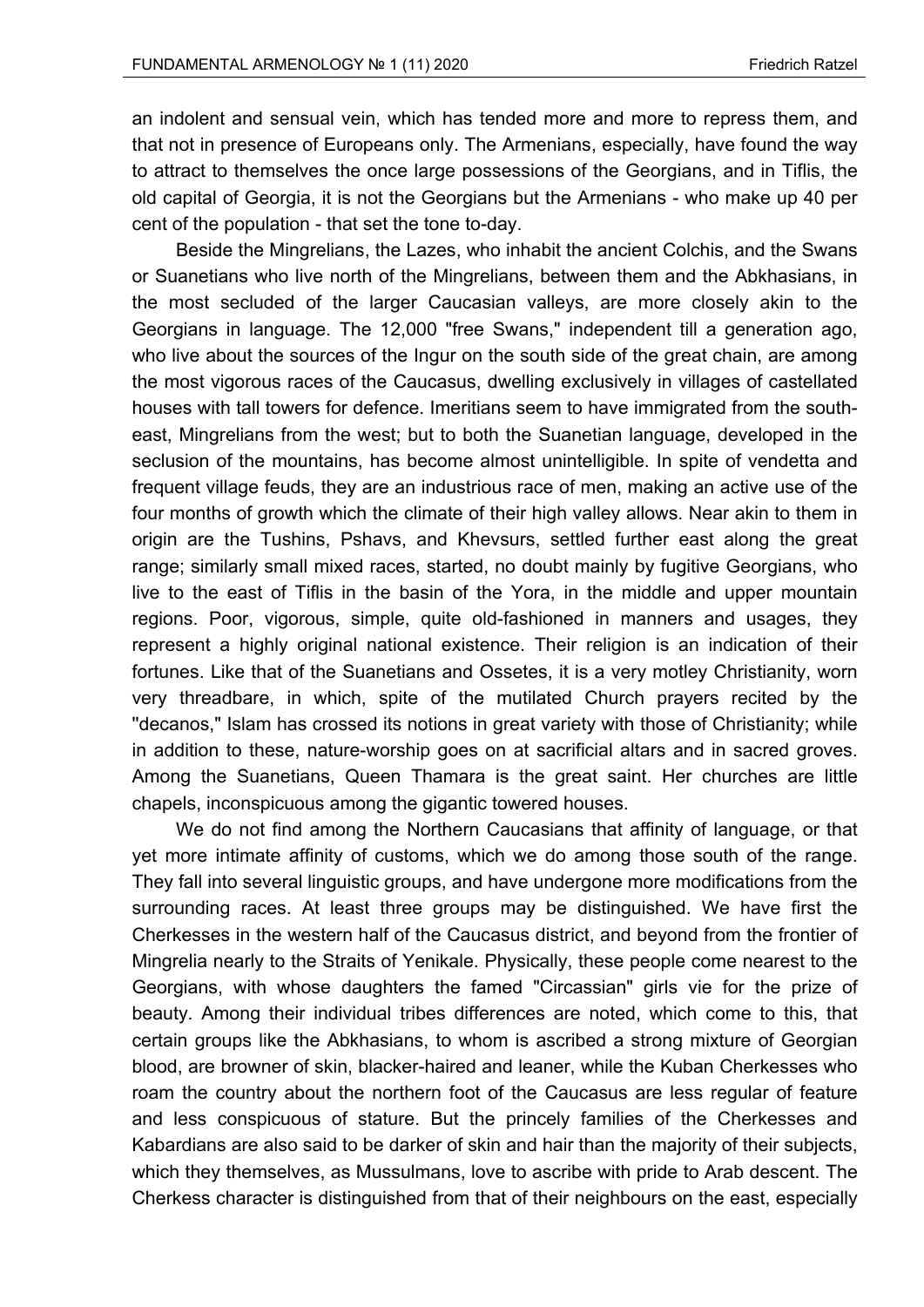the Kists and Lesghians, by nobler traits. But a good deal of Tartar reaches from the steppe into the Northern Caucasus; such as the imitation in architecture of the felt *yaourts*, or where a stationary mode of life is in fashion, the arrangement of the *sakla* or flat-roofed hut of wattle-work daubed with clay, supported by four posts, and the watchtower of wattle and daub to correspond. Deeper in the mountains the building is more solid. The Cherkesses in all their ramifications are Mussulmans, and afford, especially where they have immigrated amid Georgian populations, several examples of the rule that in the Caucasus the Mussulman is more industrious than the Christian. They fall into the two great groups of Adighes - to whom belong the Cherkesses proper - and Kabardians, and of Asegas and Abkhasians. Large portions of both have migrated to Turkey since the last Russo-Turkish war.

The Chechenes, as the Russians call the people whom the Georgians call Kisti, and who call themselves Nakhtchuri and Nakhtche, that is "people," live, about 140,000 in number, to the east of the Kabardians, and the great military road. By Chechnia is briefly understood the country between the Assa the Sulak, and the last terraces of the Caucasian range known as the mountains, of Little Chechnia. The Chechenes migrated to their present seats from the mountains, and drove the Turkish Kumuks eastward; but in the course of the struggles with the Russians, in which they were some of the most stubborn participators, some of their clans withdrew again into the hills. They are a race of "Uzdi," or free men, knowing no chiefs, but self-governing within their clans, which still bear the names of the villages once occupied by them in the mountains. Tradition, manners, and customs all point to their having once been Christian. Islam did not succeed in penetrating them till the end of last century. The Chechenes have always passed for one of the most warlike, and at the same time most savage and cruel, of Caucasian races.

The Ossetes, about 111,000 in number, occupy the highest inhabited regions of the Caucasus, round Kasbek. Their language assigns them to the Perso-Armenian kindred, history to the once Christian stocks of the Caucasus. Islam has indeed loosened the bond between them and other Christian races, but has not been able itself to gain a footing. A religion has grown up quite peculiar to themselves, recognising no priestly status, but only hereditary or elective priests, strictly speaking only overseers of the popular temples, and with the name of "*decanos*" or "*papar*." The Ossetes still revere the Virgin as "Mady Mairam"; but they locate her on mountain-heights and in caverns, where the tutelary spirits of the villages also have their places of worship in towers and houses lying higher than the village. The oldest man in the commune holds the office of sacrificing priest, and has alone the right to enter the narrow door of the temple whither the victims are brought. The temple is small, low, dark, without windows or ornament of any kind; inside stands a stone altar for sacrifice, covered with a few glasses of beer and various amulets. These village tutelary spirits seem to get more reverence than all the other saints to whom the Ossetes apply, like Elias and Nicholas; and next to them the patron saints of all beasts of the chase, of whom the Ossete always first asks permission to shoot when he will go a-hunting. Inanimate things, also,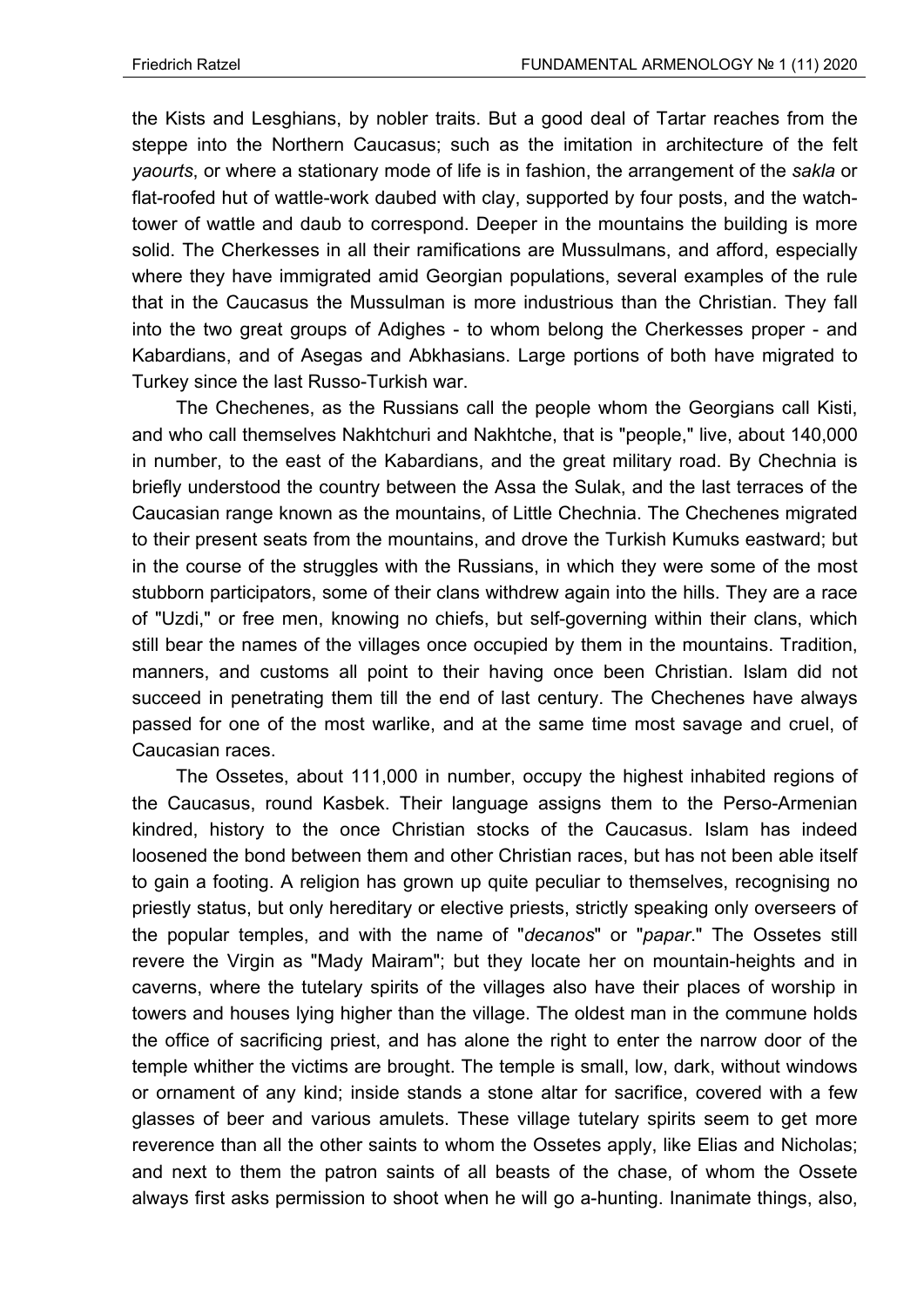have their patron saints; in short, there is no object connected with Ossete life that has not its "god" or "saint." Ossete magicians and soothsayers, as also the persons who conduct marriage and burial ceremonies, apply to "saints" without number in their prayers and conjurations-to the saint of the cobweb, the saint of hair and nails, the saint of wind and grass, the saint of beetles, worms, and snakes. Every step is surrounded with magic and incantations, and the magician is the real priest. To him are known most of the songs that contain a mythology of their own, singing as they do of the giant heathen race, the Narts, who once inhabited the Caucasus. The deeds of the Nart princes, among whom the Promethean figure of Batras or Batiraes is conspicuous, remind us of those who are renowned in the heroic legends of Persia. Many other things in the manners and customs of the Ossetes point to an exterior source in the remote past. Unlike Orientals, they sit on benches and stools. Judgements are pronounced in the assembly of the village *patres familias*, formerly even capital sentences; but the head of the house has to execute them on his own people. Family ties, and those of hospitality, stand high with the Ossete. Before a carouse with his friends he says a kind of grace, his cup in one hand, the meat in the other. Originally the Ossete has neither writing nor numbers; he casts his accounts with a notched stick.

The most easterly group of North Caucasian peoples embraces the inhabitants of Lesghia and Daghestan; small peoples, with some 400,000 souls, who speak several distinct languages, and have been pressed far back by their neighbours. Part of them, in racial character and mode of life, form a transition to the Tartars of the adjacent lowlands; pasturing herds and flocks, they dwell, like their predecessors in Roman times, the Albani, in felt *yaourts*, differing from those of the Tartars in their elongated form, or in little wooden houses put together in separate pieces for convenience of transport from one feeding-ground to another. The very name points to mixed descent. The centre of Daghestan is inhabited by so-called Avars. "Avar" is of Turkish origin and denotes "robber." These people have, however, no common name, but call themselves after the principal villages of each tribe. The name Lesghian is said also to mean "robber." The agricultural Kumuks or Kasi-Kumuks of this region have nothing in common with the Turkish tribe of the same name north of the Terek, save the name, which has been applied to them without justification. Persian influences are strongly felt here. The architecture of the flat-roofed stone house, with its broad surrounding wall, the careful fittings of the interior, are far enough from Cherkess simplicity. Their strict Shiite profession marks the Lesghians as more pronounced Mussulmans than their western neighbours, but has not prevented their Bairam feast from borrowing many features of the Russian Easter.

The Avars of Daghestan, mentioned above, are not of Turkish type. Racially, they are Caucasians, and their language stands near that of the Chechenes in the East Caucasian group. Thus they have nothing to do with the Huns who penetrated to Central Europe. There seem, however, to be points to support the assertion of their kinship with the Avars who entered Europe later. Tradition and language point to a northern origin and arrival from a level country; according to Khanikoff even to a former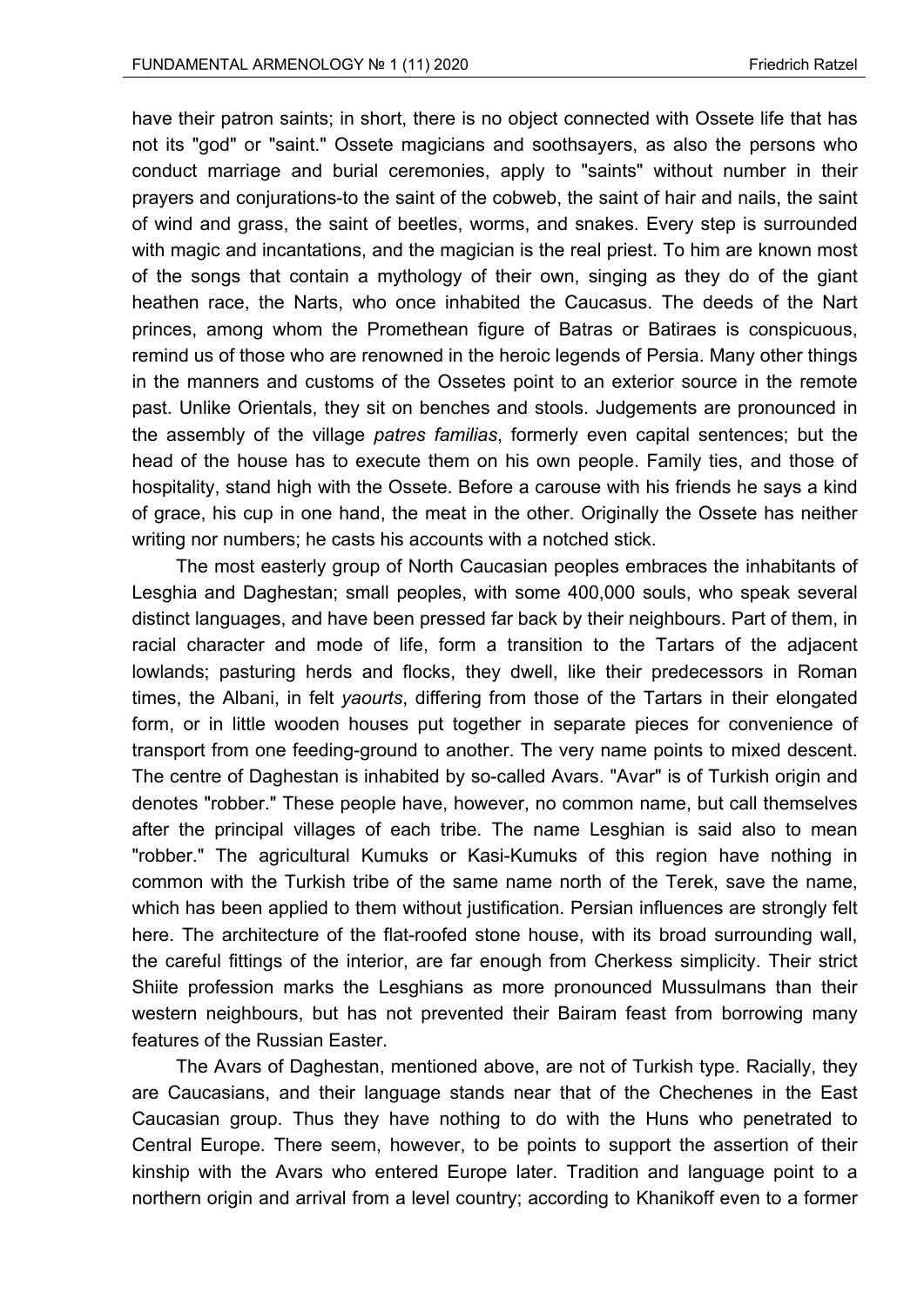nomad state. When we remember that the Avars are said to have carried an Alan tribe along with them, that the Ossetes came into connection with the Alans, and, lastly, that in the Ossete territory skulls have been found deformed in the same way as the Avar skulls, we seem to have an explanation of the so-called Avar skulls here and in Eastern Europe.

In the dress of the Caucasian peoples Tartar influence prevails to the north, as also in the use of felt for clothing, as in the *bourkas* or sleeveless coat; Armenian and Persian to the south. Religious differences make themselves apparent also in the clothing. The women of the Shiite Lesghians wear the long baggy trousers, close-fitting coat reaching to the knees - both gaudy in colour - blue shift, low fez-like cap; but among them, as among their Mussulman sisters in the Caucasus, the veiling of the face is found only a an exception. Armenian and Georgian women, on the other hand, wear long clothes. White, which men avoid, is preferred by women; and they wear red caps, which the men despise. On the other hand both sexes, especially among the vain Kabardians, take much trouble to get as small a waist as possible. There can be few places where the women's dress, through the influence of silk and cotton goods, has lost its originality so much quicker than that of the men. The peculiar ornaments of the head and the belt are all that remain in many valleys of Daghestan. The men's dress is more uniform. The *chokha* or close-fitting coat reaching beyond the knee and usually girt, its gray colour relieved by fur trimmings, the cap of cloth or fur, sometimes hemispherical, sometimes of fantastic height - its variations in these respects, and in shagginess afford some index of the wearer's greater or less pugnacity - the socks knitted in tasteful patterns and sometimes with a gold thread in them, and, finally, the leather slippers of Persian shape with pointed toes, are found both north and south of the mountains. Variations in details are naturally not excluded. Customs like that found in Suanetia of sewing crosses on the garments, especially where a stab or a shot has pierced them, are not universal. The arrangement of the cartridge-belt across the breast, the shape of the head-covering, the longer or shorter cut of the clothing, are subject to alterations. Mussulmans shave the head, the Lesghians leaving a triangle over each ear; and the fashions of dressing the beard vary from tribe to tribe.

The primary weapon in the mountains is the iron-shod pole, to which a projecting handle or arm on which to hang a powder-flask, and a forked top to serve as a gun-rest, give an original appearance. It is a long way from this to the load of weapons in which the Cherkess swaggers. In the fighting times sword, dagger, and pistol were indispensable component parts of these people's dress. For special occasions were added the mail-shirt, the musket, the Asiatic bow, and a well filled quiver. Many valuable damascened weapons were formerly imported from Persia and Turkey, and old panoplies, handed down from generation to generation, were the pride of princely houses. Horse-trappings were similarly treated. Arrows with white eagle-feathers were highly valued, and people of low rank might not venture to use them. Archery has remained till the present day a favourite diversion of young people in the Cherkess country.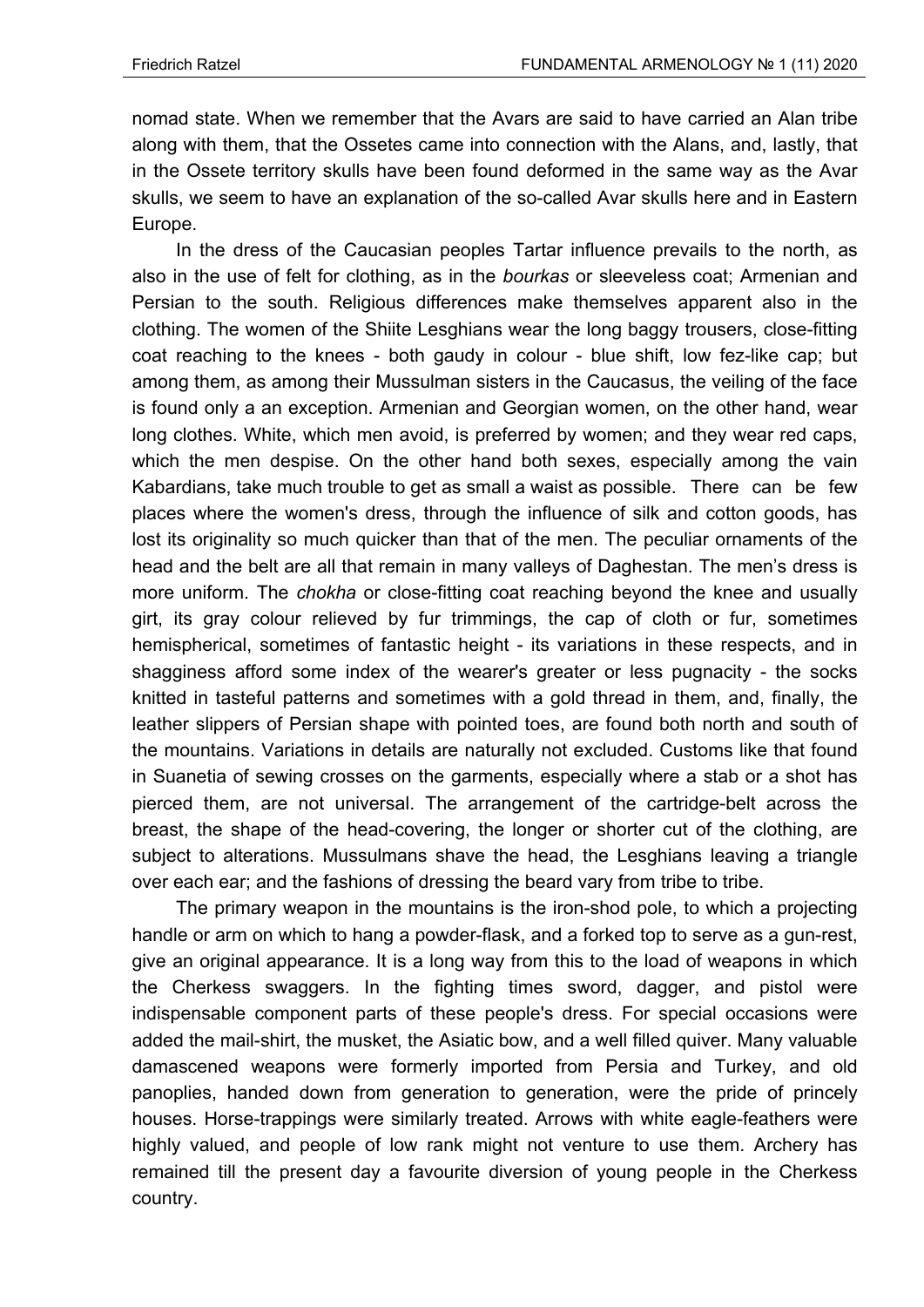The mountain districts and elevated plains of the Caucasian region not being on the whole eminent for fertility, the Ossetes, Khevsurs, and their fellows in the higher parts are unable to carry on either Alpine farming to any adequate extent, or agriculture with any certainty of profit. Above all they have no means of wintering large herds. The single great cattle-breeding district is what was Turkish Armenia, from which there has long been a large exportation of sheep. The well-known story of the fat tails, which for convenience sake are stowed in little go-carts, has been recently related afresh by Dr. Arzruni of Tiflis with reference to the flocks at Van, where Angora goats are also bred. A considerable amount of live-stock too is bred in Lesghian territory, where a peculiar thin and goat-like breed of sheep is well suited to the mountain pastures. The Caucasian goats are said to pair with the wild *bezoar* goats. The warlike Cherkesses take much trouble in breeding thoroughbred horses. In the fertile lowlands and terrace-lands of Mingrelia, Imeritia, Georgia, Kakhetia, agriculture, which here includes rice-growing, has fallen off. The vineyards and orchards, of which former travellers tell with delight, occupy now a much smaller region. It is asserted that the climate has grown more and more uncertain, and the vine-disease has attacked even the wild grapes of the Mingrelian forests. But the natives of this part are lazy and luxurious. The wines of Kakhetia have the reputation of being the oldest and most genuine in the Caucasus. The Georgians, however, both make and drink the most wine; drinking it too at in terminable carouses regulated by traditional customs. Opium-smoking has unhappily been introduced from Persia. The vine grows at even 3 300 to 4300 feet above the sea. Here too silk is grown, and maize and the Italian millet (*setaria*) cultivated, as well as wheat. Life is less easy here than in the lowlands, but in the Caucasus industry increases with the altitude. Barley and oats are the mountain crops. On the northeastern slope the limit of corn extends to 8000 feet or more. In the lower parts of Daghestan, where drought proclaims the proximity of the steppe, artificial ponds may be found near almost every village. The plough is little used, and the sickle full of notches serves rather to catch hold and tear up than to cut. Corn is kept in large baskets standing on frames in the open, or in trenches underground. Bread is of the oriental kind, toasted rather than baked; often too in the form of unleavened flat cakes. In Daghestan it is made of barley or bean-meal. The taste for onions and garlic is very general; in many districts they may be called the chief garden vegetable. Pulse, especially in the form of broad beans, ranks next to them.

How important is the preservation of the forests in these elevated, cold, and in parts naturally arid regions may be learnt from the decline of industry and population at Erzeroum since the cession of the Soghanlu forests to Russia. The legend that these forests were the creation of an Armenian king has been taken to imply that forestry once stood higher in that country; and from Daghestan we have a story ascribing to plantation the origin of a plane-grove near Nukha. Wood, above all the fine wood of the box, has long formed an article of export in the Caucasus. Many of the wild plants that grow there in profusion have been turned to use by the Caucasian peoples. In Daghestan the shoots of a certain *rhamnus* are used for tea, and the stalks of various species,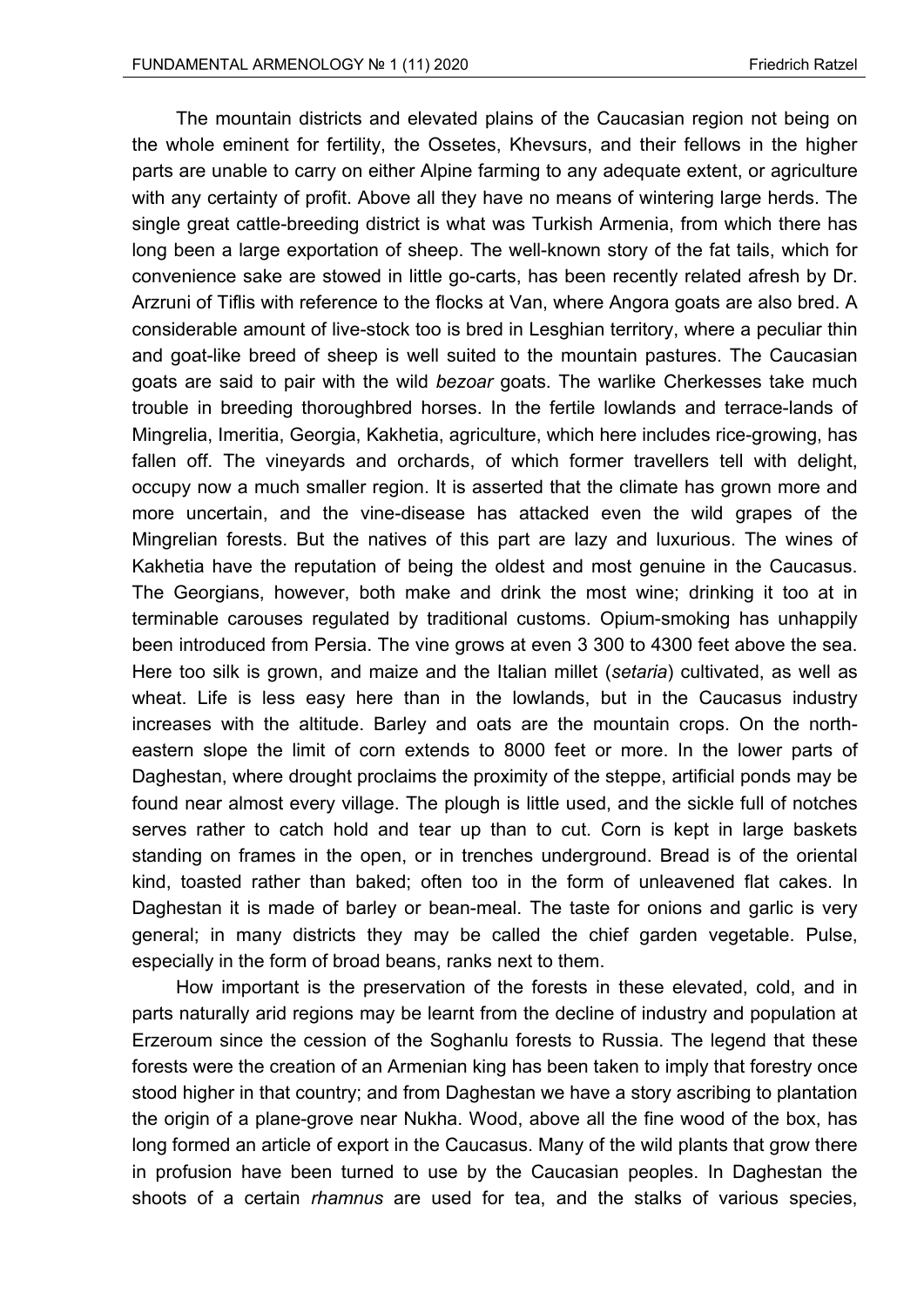*heracleum*, *andropogon*, *cnidium* are eaten, as well as the leaves of *Sempervivum pumilum*.

The women support a domestic industry, which formerly was in the main concerned with clothing. The coarse Lesghian cloth, the gold embroidery on leather of Daghestan, the silk sashes of Kumukh, the home-made carpets which cover the floor of Lesghian huts, have become articles of trade. The taste for wooden vessels, cut out of one block, seems to recall older times; the like are used by the Basques. Very good unglazed earthenware is made in the Caucasus. Plates and dishes, beautifully painted and glazed, such as adorn the walls of peasants' rooms in Daghestan, are the produce of trade or of ancient raids into the border provinces of Persia. There is a demand for earthenware vessels of large size, milk being churned by shaking in them, and wine being stored in them underground. Bronze-working was once highly developed in the Caucasus; later, and indeed to the present day, the industry, imported from Persia, of inlaying polished steel with gold has flourished.

The entire political life and the historic activity of the Caucasian races is closely dependent on the fashion of living in strong castellated houses of several stories, walled round, often furnished with loopholed towers 70 or 80 feet high, which, even combined into villages, stand detached on the hillside. These towered houses are most frequent in the mountains. Among the free Suanetians every homestead has its tower. But even the Mingrelian, where the fertile lowlands invite to denser habitation, sticks fast to his solitary walled farm-buildings, while in Daghestan an embankment and ditch surround the homesteads, the gate being a mighty structure of stone. Here, in rooms often very comfortably furnished, the members of the family live together in a close and exclusive union of housekeeping, such as the Romans admired long ago in the Iberi of the modern Georgia. Here was developed their vigour in self-help and their readiness for the fight. Wife and children, as regards the father's authority, are slaves. Among the Ossetes and other peoples, no son starts a conversation or sits in his father's presence; when the father enters, all rise. Questions of peace and war are decided in the assembly of heads of families. Common interests, which among the smaller races have been clearly circumscribed by geographical considerations, bound these compact village-tribes together politically; and similar confederations have been by no means always confined to the heart of the mountains. Armenia possesses a remarkable relic of ancient freedom in its republic of Khotorjur, consisting of eight Catholic villages, the inhabitants of which are by ancient custom bound to render mutual services almost amounting to community of goods. The lively family and tribal sentiment of the Armenians is at times in its economic results found inconvenient by neighbouring peoples.

Like their social arrangements, the much-lauded valour of the Caucasians, which is not unconnected therewith, is not peculiar to one stock, but is a common possession of all, though not exercised by all alike. Georgians, Cherkesses, and Lesghians were formerly the most conspicuous. Vendettas and the interminable feuds between clans and villages have contributed to its training. Where warlike practice pervaded whole